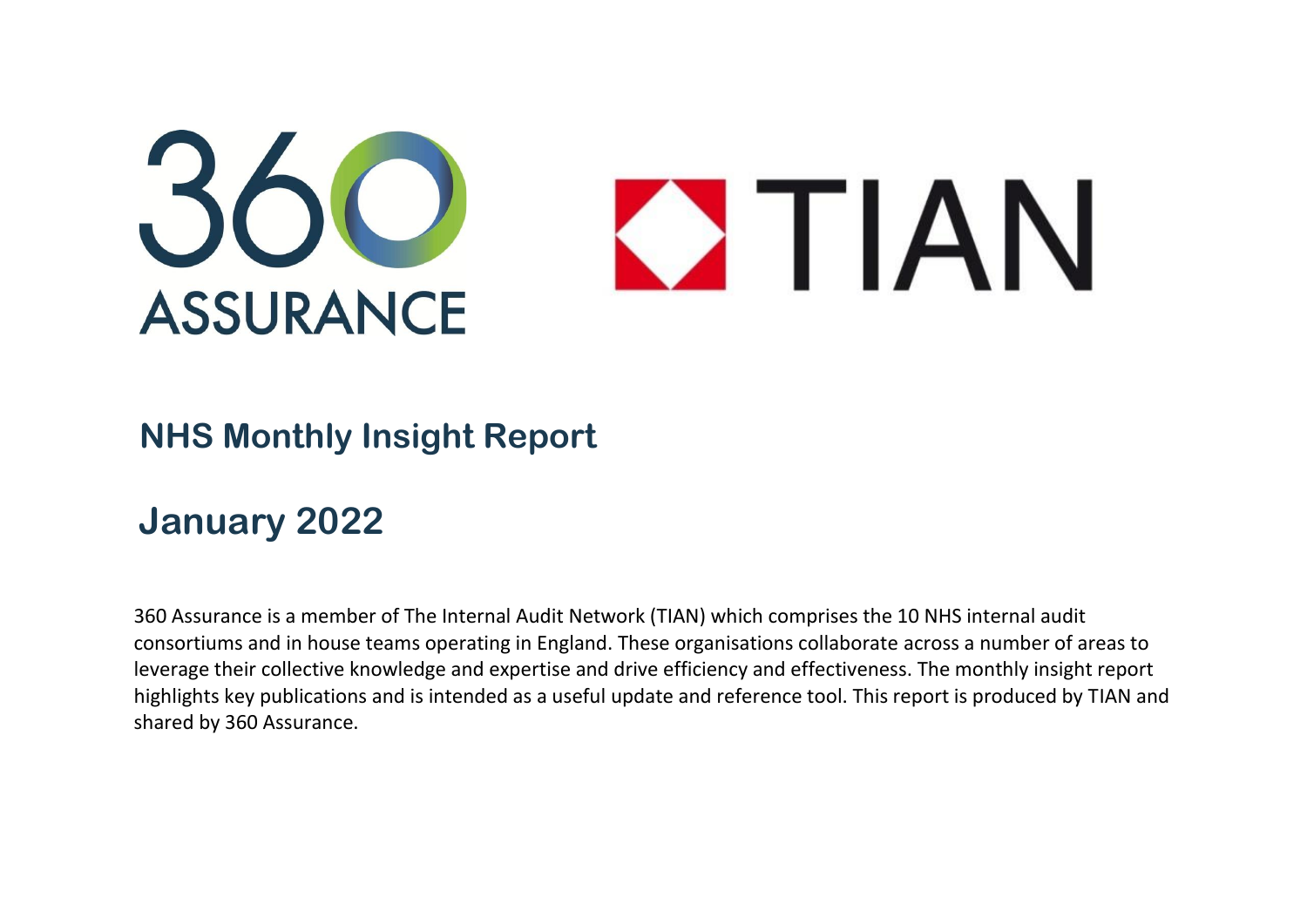## **Monthly Insight Report January 2022**

## **Introduction**

The Internal Audit Network (TIAN) comprises the 10 NHS internal audit consortiums and in house teams operating in England. These organisations collaborate across a number of areas to leverage their collective knowledge and expertise and drive efficiency and effectiveness. The monthly Insight Report is produced by CW Audit on behalf of TIAN and is shared across TIAN members and their clients.

| <b>Developments in the NHS</b>                                                                                                                                     |                                                                                                                                                                                                                                                                                                                                                                                                                                                                                                                                                                                                                                                                                                                                                                                                                                                                                                                                                                                                                                                                                                                                                                                                                                                                                |  |
|--------------------------------------------------------------------------------------------------------------------------------------------------------------------|--------------------------------------------------------------------------------------------------------------------------------------------------------------------------------------------------------------------------------------------------------------------------------------------------------------------------------------------------------------------------------------------------------------------------------------------------------------------------------------------------------------------------------------------------------------------------------------------------------------------------------------------------------------------------------------------------------------------------------------------------------------------------------------------------------------------------------------------------------------------------------------------------------------------------------------------------------------------------------------------------------------------------------------------------------------------------------------------------------------------------------------------------------------------------------------------------------------------------------------------------------------------------------|--|
| HFMA information governance<br>briefing: costing at a system<br>level<br><b>Costing</b><br>Information governance<br>for costing at a system level<br>January 2022 | The NHS is moving to a more collaborative, integrated approach to designing, planning and delivering health services across local systems.<br>Good-quality data is fundamental to providing the right care to the right patient in the right place. Patient-level costing information is integral<br>to the decisions that need to be made across multiple services, pathways and organisations in order to manage current services and determine<br>the future models of care. The desire to improve population outcomes and tackle health inequalities means that finance data is needed to<br>understand how resources are currently distributed across the different parts of local health systems, including across provider collaboratives<br>and place.<br>This HFMA information governance briefing https://www.hfma.org.uk/publications/details/information-governance-for-costing-at-a-system-<br>level has been written following several meetings of the Healthcare Costing for Value Institute Costing Group, where members have discussed<br>their desire to start linking patient-level cost data across their local health system to support service improvement, and the information<br>governance challenges that they have faced.<br><b>For information</b> |  |
| CCG closedown: maintaining<br>corporate memory                                                                                                                     | To support its members as CCGs closedown and integrated care boards (ICBs) are established, the HFMA is publishing documents to assist a<br>smooth transition between organisations. The aim of this briefing is to ensure that legacy issues from demising CCGs, as well as organisational<br>memory, are captured and managed during and after the transition to ICBs.                                                                                                                                                                                                                                                                                                                                                                                                                                                                                                                                                                                                                                                                                                                                                                                                                                                                                                       |  |
| <b>O</b> HPMA anam                                                                                                                                                 | It can be found here: https://www.hfma.org.uk/publications/details/demising-ccgs-maintaining-corporate-memory                                                                                                                                                                                                                                                                                                                                                                                                                                                                                                                                                                                                                                                                                                                                                                                                                                                                                                                                                                                                                                                                                                                                                                  |  |
| <b>CCG closedown:</b><br>maintaining corporate<br>memory<br>Key considerations                                                                                     | <b>For consideration by CCGs</b>                                                                                                                                                                                                                                                                                                                                                                                                                                                                                                                                                                                                                                                                                                                                                                                                                                                                                                                                                                                                                                                                                                                                                                                                                                               |  |
|                                                                                                                                                                    |                                                                                                                                                                                                                                                                                                                                                                                                                                                                                                                                                                                                                                                                                                                                                                                                                                                                                                                                                                                                                                                                                                                                                                                                                                                                                |  |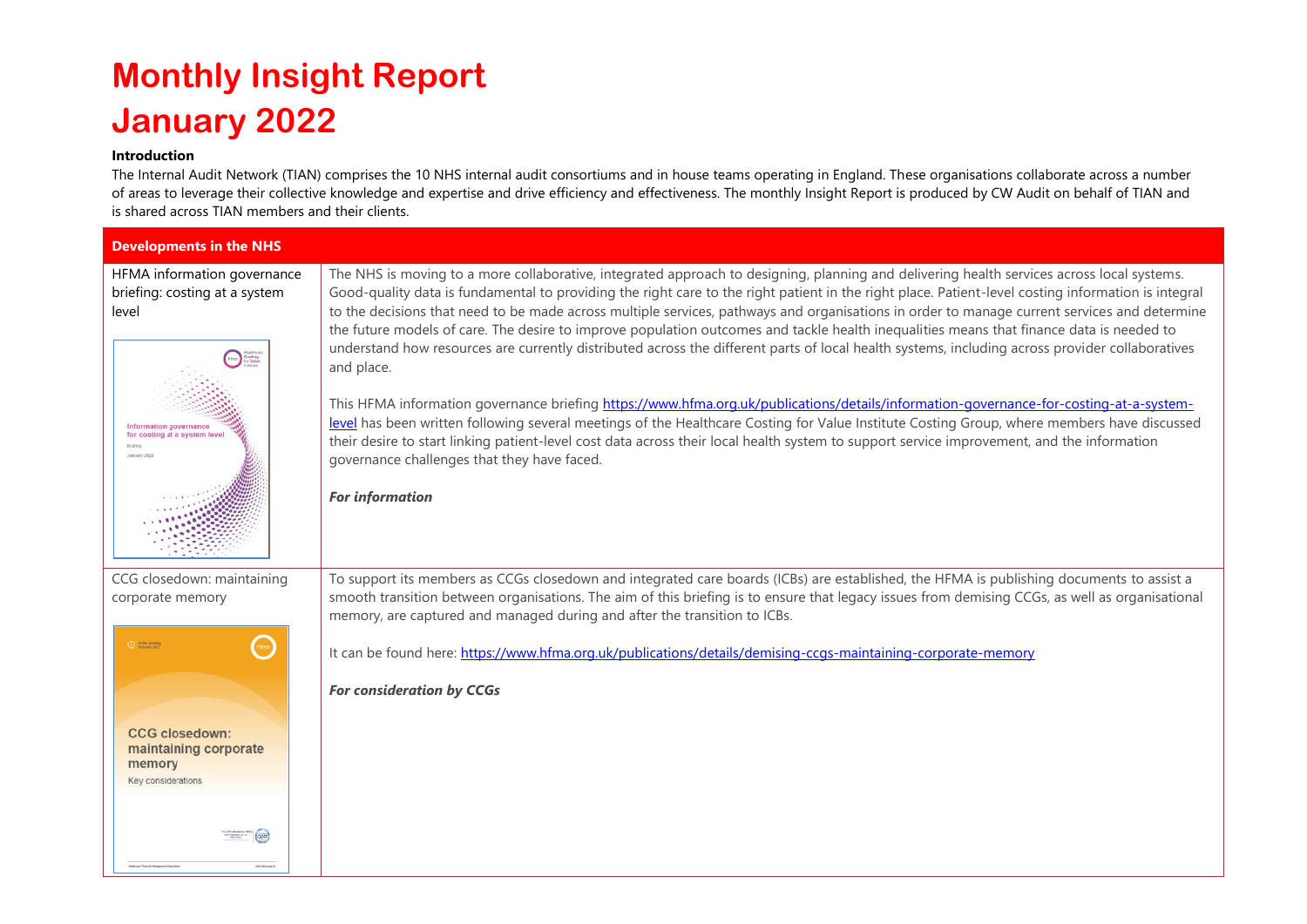| <b>Developments in the NHS</b>                                                                                                                                               |                                                                                                                                                                                                                                                                                                                                                                                                                                                                                                                                                                                                                                                                             |
|------------------------------------------------------------------------------------------------------------------------------------------------------------------------------|-----------------------------------------------------------------------------------------------------------------------------------------------------------------------------------------------------------------------------------------------------------------------------------------------------------------------------------------------------------------------------------------------------------------------------------------------------------------------------------------------------------------------------------------------------------------------------------------------------------------------------------------------------------------------------|
| Integrated care boards: finance<br>policies and procedures<br>hfma<br>$Q$ max and $q$<br>Integrated care boards:<br>finance policies and<br>procedures<br>Key considerations | A firm financial control environment is essential for any organisation, providing clarity on how the organisation is directed and controlled. For<br>financial governance, this environment is established through setting out clear policies and procedures. This HFMA briefing is intended to<br>support finance staff during the establishment period of ICBs as they prepare the financial control environment, in terms of determining<br>financial policies and the associated procedures.<br>It can be found here: https://www.hfma.org.uk/publications/details/integrated-care-boards-finance-policies-and-procedures<br>For consideration during ICB establishment |
| NHS Providers' briefing on<br>NHSE/I plan for elective care<br>recovery                                                                                                      | NHS England and NHS Improvement (NHSE/I) has published the delivery plan for elective care recovery. This sets out ambitions to restore<br>activity and performance to pre-pandemic levels, including expanding capacity, a reduction in waiting times, and transforming the delivery of<br>care to reduce the elective backlog. This NHS Providers' briefing (https://nhsproviders.org/resource-library/briefings/on-the-day-briefing-<br>delivery-plan-for-tackling-the-backlog-of-elective-care) provides a summary of the document and includes their view.<br><b>For information</b>                                                                                   |
| NHSE/I plan for elective care<br>recovery<br><b>NHS</b><br><b>Delivery plan for</b><br>tackling the COVID-19<br>backlog of elective care<br>February 2022                    | This plan, which has been developed with expert contributions from a wide range of partners, sets out a progressive agenda for how the NHS<br>will recover elective care over the next three years. This is in the context of restoring elective performance in the longer term. It explains how the<br>NHS will take the opportunity to capitalise on current success and embed new ideas to ensure elective services are fit for the future.<br>The plan can be found here: https://www.england.nhs.uk/coronavirus/publication/delivery-plan-for-tackling-the-covid-19-backlog-of-elective-<br>care/<br><b>For information</b>                                            |